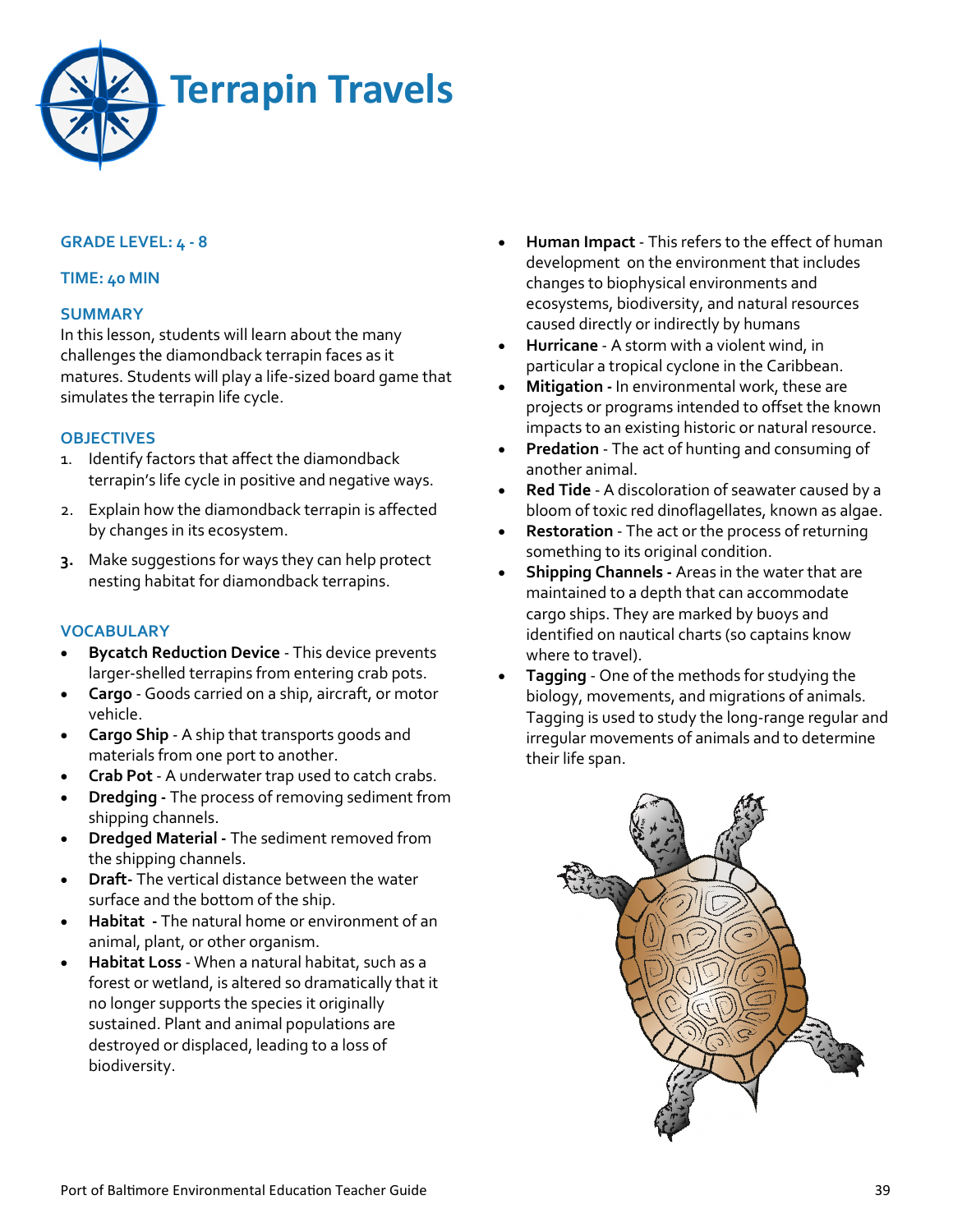### **MATERIALS**

- 25 game pieces with attached game cards
- 3 sets of large foam dice: placed at cards 1, 8, 9, 13, and 15.
- Flagging: placed at card 6

## **BACKGROUND**

Because the Port of Baltimore performs maintenance dredging each year (see general introduction), placements sites for dredged material removed from shipping channels are used to contain the sediment. The sediment is often used to restore and support habitat at the placement sites. The restored habitat at these placement sites has attracted a wide array of animals by providing thriving habitats. Many previously threatened species have benefitted from the restored habitat as their populations rebounded through increased environmental protection measures. One such animal is the diamondback terrapin, a type of aquatic turtle found in the Chesapeake Bay.

The diamondback terrapin is faced with many challenges as it matures to adulthood. Review with students factors affecting the terrapin population. It takes a terrapin about 7 years to sexually mature before they have the ability to reproduce, this results in a slow growing population. They have numerous predators such as fox, raccoon, birds, snakes, and humans. They encounter obstacles such as crab pots, pets, vehicles, habitat loss due to shoreline development or erosion, and over harvesting (historically, the terrapin fishery closed in 2007).

## **ACTIVITY**

1. **Engage/Elicit (10 min):** 

Explain to students that they will be playing a life sized life cycle game where they will learn about diamondback terrapins and their survival to adulthood. First go over the following background information:

Explain that diamondback terrapins need habitat to survive, and appropriate habitat can be found on Poplar, an island restored using dredged material in the Chesapeake Bay.

Explain why and how the Port of Baltimore restored habitat at Poplar Island that is attracting terrapins to nest. Some of these terrapins hatched on Poplar Island are involved in a head start program where

students help raise them in classrooms for a school year, making the terrapin stronger and more capable of surviving when they are returned to the island the following summer.

Researchers on Poplar Island are studying the survival of head started terrapins.

Up to 1000 diamondback terrapins hatch every on Poplar Island year. There are less mammal predators on Poplar Island, so survivorship is higher than typical habitat locations. They use the newly created wetland habitat as nesting grounds in the summer.

### 2. **Explore (15 min):**

Tell the students to line up at the first block of the gameboard. Read the card, roll the die and move ahead that many spaces. Ask the students to "act out" what the card says to do. Make sure to follow the directions on cards exactly. (Jump up and down, duck and cover, etc.) If time allows, they may play the game more than once, leaving about 15 minutes left at the end for conclusion and explanation. Supervise game play, answer questions, etc.